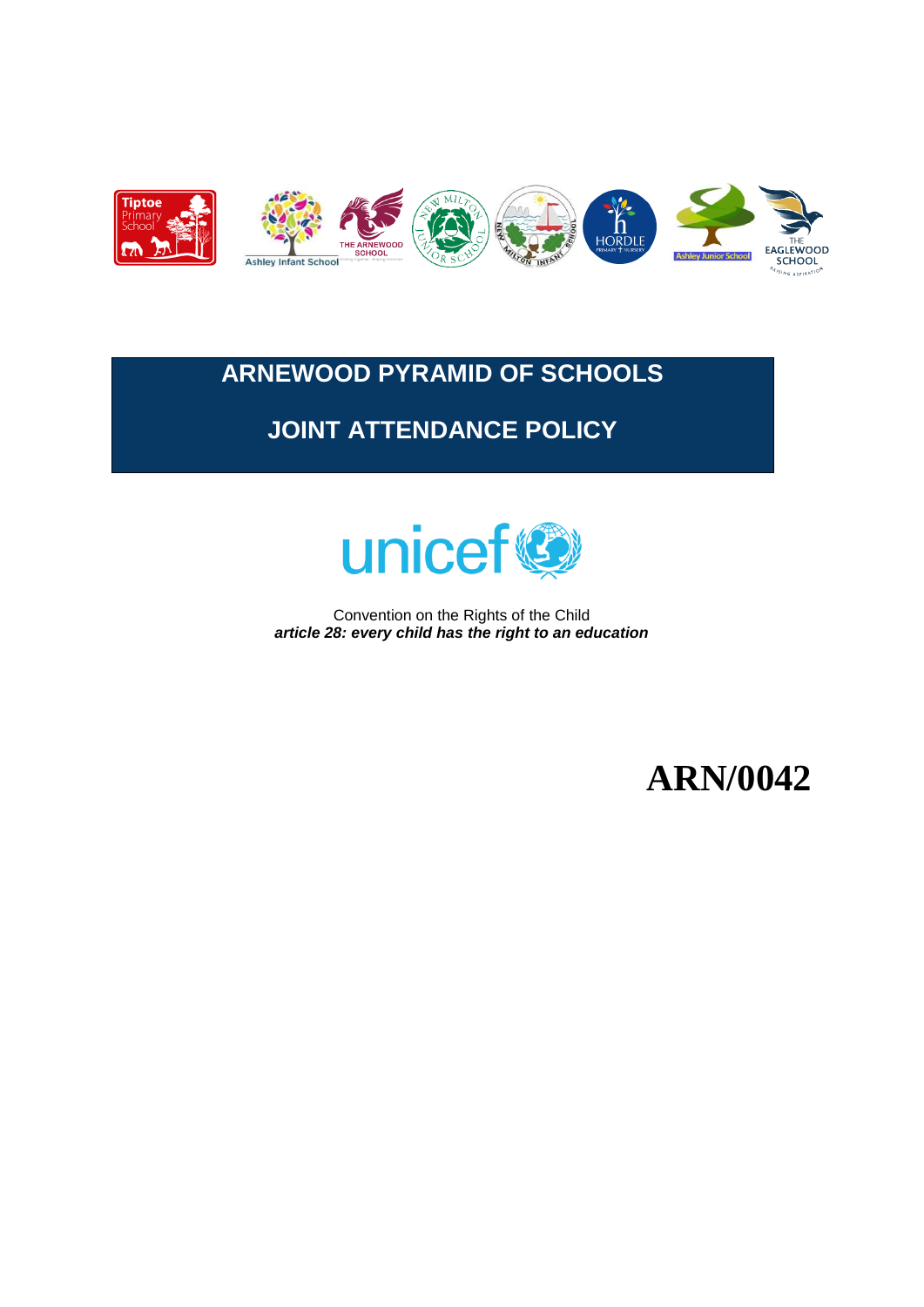# **POLICIES AND PROCEDURES PROFORMA**

| <b>Subject and Version of Document:</b>                              | Attendance Poli                     |
|----------------------------------------------------------------------|-------------------------------------|
| Author:                                                              | Arnewood Pyramid Heads              |
| <b>Persons/Committees etc consulted whilst</b><br>document in draft: | <b>Headteachers Pyramid Schools</b> |
| Date agreed:                                                         | 11.10.21                            |
| Date of next review/update and by whom:                              | October 2022                        |
| By whom agreed:                                                      | The Arnewood School Governing Body  |
| Copy obtainable from and/or distribution:                            | PA to Head Teacher                  |
| Date document issued:                                                | <b>July 2015</b>                    |
| <b>Responsibility for dissemination to new staff:</b>                | Line Manager                        |
| <b>Principal Target Audience:</b>                                    | All staff                           |

# **Amendments Summary:**

| Amend. No. | <b>Issued</b>  | Page | Subject                                             |
|------------|----------------|------|-----------------------------------------------------|
|            | September 2016 |      | Throughout change Attendance Officer to             |
|            |                |      | Pastoral Assistants to Head of Year                 |
|            | October 2021   |      | Policy review                                       |
|            |                |      | <b>Change Pastoral Assistant to Student Welfare</b> |
|            |                |      | Co-Ordinator                                        |
|            |                |      |                                                     |
|            |                |      |                                                     |
|            |                |      |                                                     |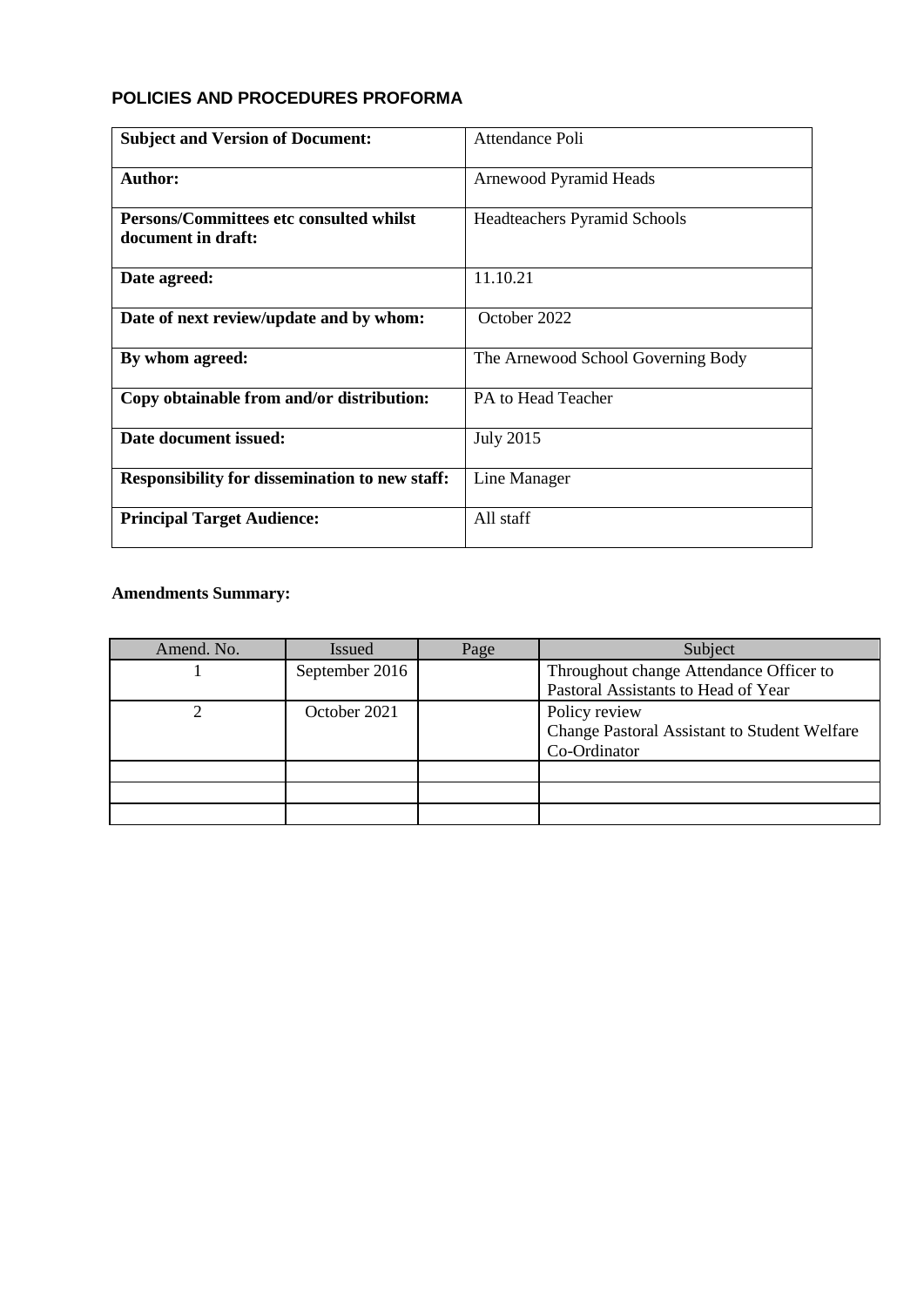#### *Although individual elements of this policy may differ across schools, this is the joint policy of the Arnewood Pyramid of Schools.*

#### **Section 1**

#### **Rationale / Statement of Intent:**

For a child to reach their full educational achievement a high level of school attendance is essential.

We are committed to providing an education of the highest quality for all our pupils/students and endeavour to provide an environment where all pupils feel valued and welcome. Parents and pupils play a part in making our school so successful. Every child has a right to access the education to which he/she is entitled. Parents and teachers share the responsibility for supporting and promoting excellent school attendance and punctuality for all.

It is our duty to consistently strive to achieve a goal of 100% attendance for all children. Every opportunity will be used to convey to pupils and their parents or carers the importance of regular and punctual attendance.

For our children to take full advantage of the educational opportunities offered it is vital your child is at school, on time, every day the school is open unless the reason for the absence is unavoidable. The routines children develop around attendance and punctuality at school are the same as the expectations of any future employer in the world of work. High attainment, confidence with peers and staff and future aspirations depend on good attendance.

#### **Good attendance is important because:**

- ∙ Statistics show a direct link between under-achievement and absence below 95%
- ∙ Regular attenders make better progress, both socially and academically
- ∙ Regular attenders find school routines, school work and friendships easier to cope with
- ∙ Regular attenders find learning more satisfying
- ∙ Regular attenders are more successful in transferring between primary school, secondary school, and higher education, employment or training

# **Section 2:**

# **Operating the Policy**

#### **1. Promoting Good Attendance**

The foundation for good attendance is a strong partnership between the school, parents and the child.

To help us all to focus on this we will:

- ∙ Provide information on matters related to attendance in our regular Newsletter
- ∙ Report to you on how your child is performing in school, what their attendance and punctuality rate is and how this relates to their attainment
- ∙ Celebrate good attendance by displaying individual and class achievements
- ∙ Reward good or improving attendance

# **2. Roles and Responsibilities:**

#### **Responsibilities of the School's Attendance Leader**

A member of the Senior Leadership Team will oversee, direct and co-ordinate the school's work in promoting regular and improved attendance and will ensure the Attendance Policy is consistently applied throughout the school. This person will also ensure that attendance is both recorded accurately and analysed. (S)he will ensure that attendance issues are identified at an early stage and that support is put in place to deal with any difficulties.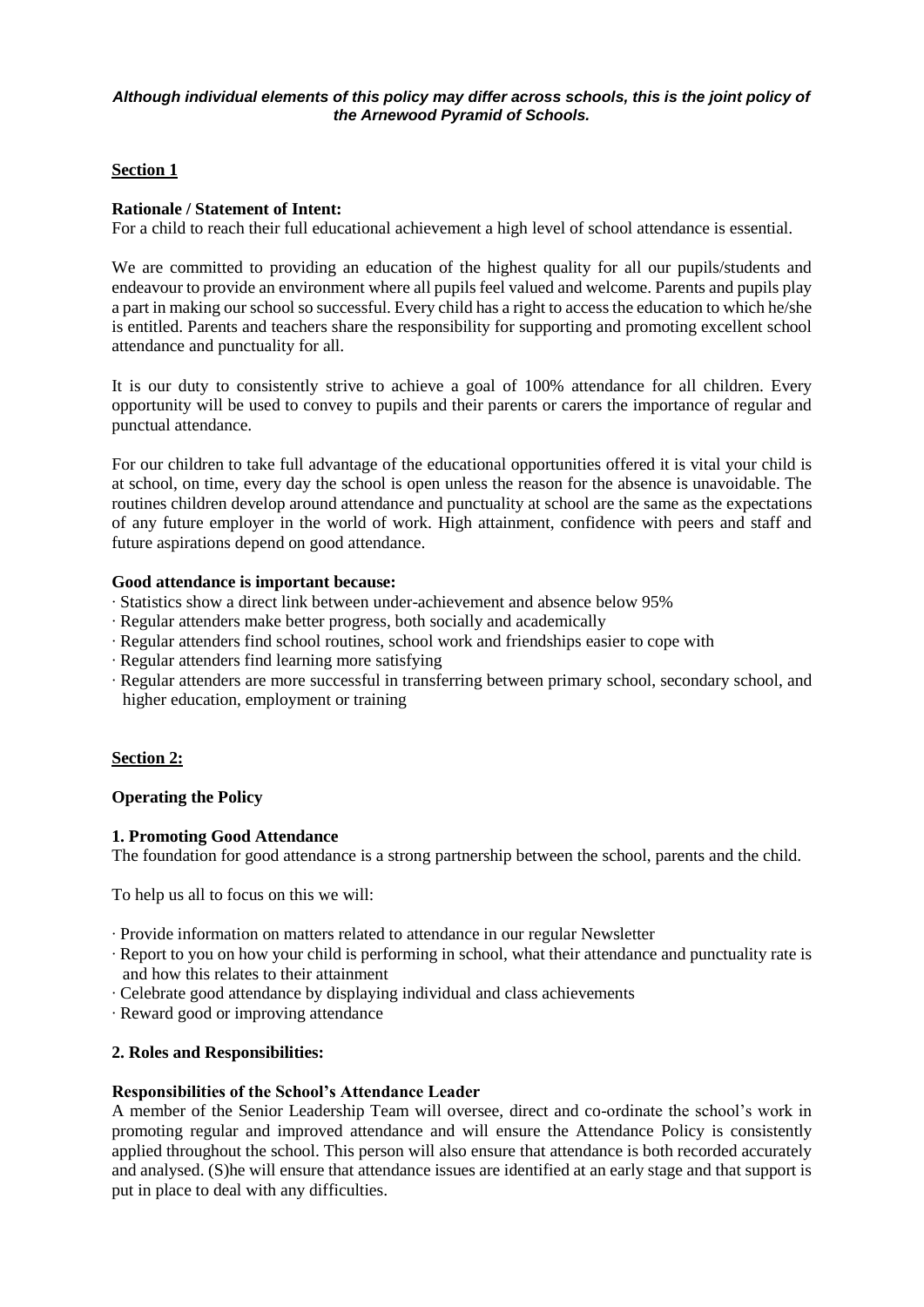If absence is frequent or continuous, except where a child is clearly unwell, staff will discuss with parent/carers the need and reasons for their child's absence and will encourage them to keep absences to a minimum. A note or explanation from a pupil's home does not mean an absence becomes authorised. The decision whether or not to authorise an absence **will always rest with the school**.

### **Responsibilities of Classroom Staff:**

- ∙ Ensure that all students are registered accurately
- ∙ Promote & reward good attendance at all appropriate opportunities.
- ∙ Liaise with the Attendance Leader on matters of attendance and punctuality and communicate any concerns or underlying problems that may account for a child's absence.

#### **Responsibilities of pupils:**

- ∙ Attend every day unless they are ill or have an authorised absence.
- ∙ Arrive in school on time.

#### **Responsibilities of Parents and Carers:**

Ensuring your child's regular attendance at school is a parent/carers legal responsibility (section of the 1996 Education Act) and permitting absence from school that is not authorised by the school creates an offence in law.

Parents will:

- Inform the school on the first day of absence before 9.30am.
- Take responsibility for registering at the Reception Desk if their child is late or are leaving the school site during school hours.
- Notify the school, using the Leave of Absence form, of any planned absences well in advance.
- Support the school with their child in aiming for 100% attendance each year.
- Make sure that any absence is clearly accounted for by phone on the first and subsequent days of absence
- Avoid taking their child out of school for non-urgent medical or dental appointments.
- Only request for leave of absence if it is for an exceptional circumstance

#### **Section 3**

#### **3.1. Recording Attendance**

Legally the register must be marked twice daily. This is once at the start of the school day and again for the afternoon session.

#### **3.2. Lateness /Punctuality**

It is important to be on time at the start of the morning and afternoon school sessions and to lessons. The start of school/lessons are used to give out instructions or organise work. If your child is late they can miss work, time with their class teacher getting vital information, cause disruption to the lesson for others, and can be embarrassing leading to possible further absence.

- Children will be recorded as late (code L) if arriving up to 15 minutes after the start of registration.
- Children arriving after 15 minutes from the start of registration will have the absence recorded as unauthorised (code U) unless there are extenuating circumstances (code C)
- All lateness is recorded daily. This information will be required by the courts, should a prosecution for non-attendance or lateness be necessary
- If a pupil is late due to a medical appointment, they will receive an authorised absence coded 'M'. Please be advised that it is usually expected that doctors and dentists appointments are to be made outside of school hours or during school holidays.

Pupils who are consistently late are disrupting not only their own education but also that of the other pupils. On-going and repeated lateness is considered as **unauthorised absence and will be subject to legal action** (see section 6 for further detail).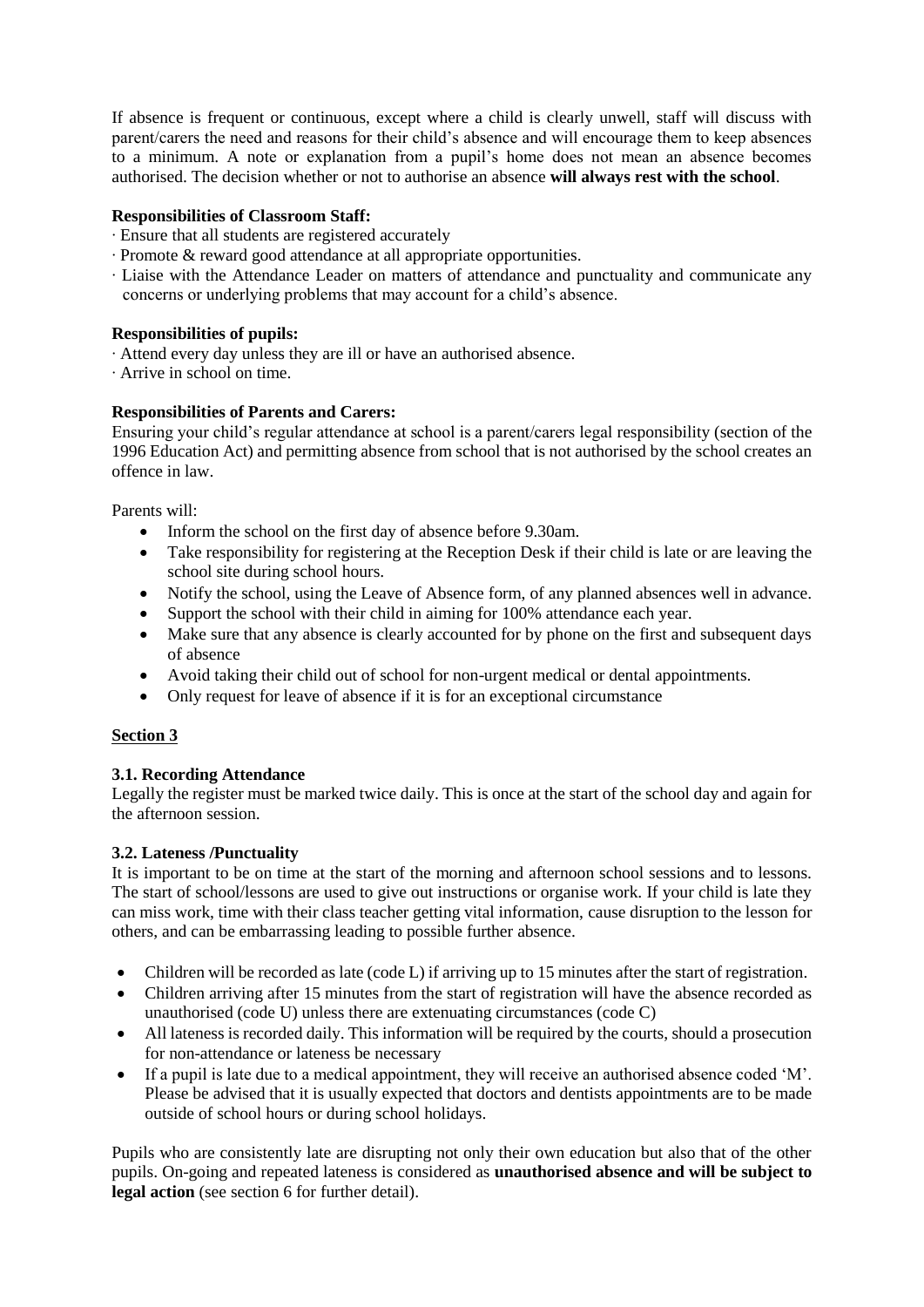Parents, guardians or carers of pupils who have patterns of lateness will be contacted to discuss the importance of good time keeping and how this might be achieved. If lateness persists, parents, guardians or carers will be invited to attend the school and discuss the problem and support offered. If support is not appropriate or is declined and a child has 10 or more sessions of unauthorised absence due to lateness recorded in any 10 week period the school or Hampshire County Council will be required to issue parents with a penalty notice in accordance with Hampshire's Code of Conduct for issuing penalty notices for nonattendance

(See section 6 of this policy for further detail).

Parents are expected to collect their child promptly at the end of the school day. Where late collection is persistent and/or significantly late, the school is obliged to take any uncollected pupil to a place of safety and share concerns as necessary with other agencies. If school is required to provide childcare due to late collection, parents will be billed for this service.

#### **3.3. What to do if my child is absent?**

#### **First Day Absence**

A child not attending school is considered a **safeguarding** matter. This is why information about the cause of any absence is always required.

If your child is absent you must:

∙ Contact us as soon as possible on the first day of absence; telephone, email or visit reception.

If your child is absent we will:

- ∙ Telephone or text you on the first day of absence if we have not heard from you; *This is because we have a duty to ensure your child's safety as well as their regular school attendance*
- ∙ Invite you in to discuss the situation with our Attendance Officer if absences persist;
- ∙ Refer the matter to the Hampshire's Attendance Legal Panels if absence is unauthorised and falls below 90%

If no reason for absence is received before 12pm a member of staff will visit the family home to ascertain the well being of the child.

If absence falls below 90% through persistent illness, you may be required to join the Arnewood Health and Well-Being Programme where you will be required to gain a doctors' authorisation for any further health related absence from school.

#### **Third Day Absence**

Please Note: If your child is not seen and contact has not been established with you or any of the named parent/carers after three days of absence the school is required to start a child missing in education procedures as set down by Hampshire County Council Guidance. We will make all reasonable enquiries to establish contact with parents and the child, including making enquiries to known friends, wider family.

#### **Ten Days Absence**

We have a legal duty to report the absence of any pupils who is absent without an explanation for 10 consecutive days. If the child is not seen and contact has not been established with the named parent/carer then the Local Authority is notified that the child is 'at risk of missing'. Children's Services Staff will visit the last known address and alert key services to locate the child. Please help us to help you and your child by making sure we always have an up to date contact number. There will be regular checks on telephone numbers throughout the year.

#### **Continued or Ongoing Absence**

Absence for whatever reason disadvantages a child by creating gaps in his or her learning. Research shows these gaps affect attainment when attendance falls below 95%. As such we monitor all absence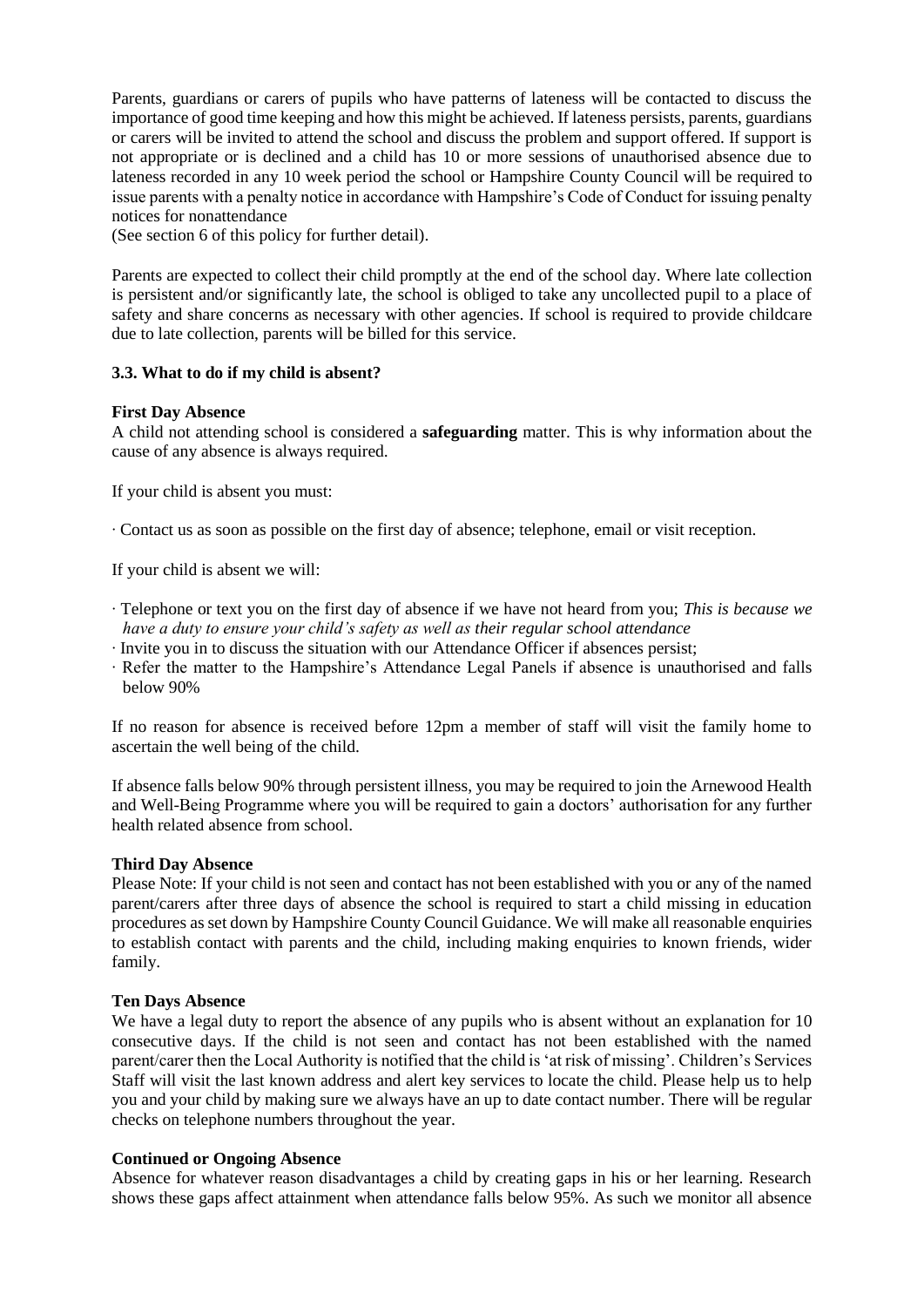thoroughly and all attendance data is shared with the Local Authority and the Department for Education. If your child has had absence and their attendance level is falling towards 90% we will contact you and depending on the reasons for the absence will contact you to inform you that your child is on the 'at risk' register and their attendance will be monitored by the Student Welfare Co-ordinator in school.

If your child misses 10% (3 weeks / sessions) or more schooling across the school year for whatever reason they are defined as **persistent absentees.**

Children at this school are dependent on their parents/carers, who are responsible for their level of attendance and punctuality.

#### **Section 4:**

#### **Request for Leave of Absence:**

Amendments to school attendance regulations were updated and enforced from September 2013: **(Pupil registration) (England) regulations state that Headteachers may not grant any leave of absence during term time unless there are exceptional circumstances.** It is important to note that Headteachers can determine the length of the authorised absence as well as whether absence is authorised at all. The fundamental principles for defining 'exceptional' are *rare, significant, or unavoidable* which means the event could not reasonably be scheduled at another time. **There are no rules on this** as circumstances vary from school to school and family to family. There is however, no legal entitlement for time off in school time to go on holiday **and in the majority of cases holiday will not be authorised.** Parents/Carers wishing to apply for leave of absence need to fill in an application form available from the school office or can be downloaded from the school's website in advance and before making any travel arrangements.

If term time leave is taken without prior permission from the school, the absence will **be unauthorised**  and if the number of sessions absent hits the thresholds set down in Hampshire's Code of Conduct parent/carers will be issued with a fixed-penalty fine, or other legal action in accordance the code (see section 6 for detail).

#### **Taking holidays in term time will affect your child's schooling as much as any other absence and we expect parents to help us by not taking children out during school time.**

#### **Section 5:**

# **Understanding types of absence:**

Pupils are expected to attend school every day for the entire duration of the academic year, unless there is an *exceptional reason* for the absence. There are

two main categories of absences:

- Authorised Absence: is when the school has accepted the explanation offered as satisfactory justification for the absence, or given approval in advance for such an absence. If no explanation is received, absences cannot be authorised.
- Unauthorised Absence: is when the school has not received a reason for absence or has not approved a child's leave absence from school after a parent's request (code O).

This includes:

- parents giving their children permission to be off school unnecessarily such as for shopping, birthdays, to look after siblings
- truancy before or during the school day
- absences which have not been explained

A school can, if needed, change an authorised absence to an unauthorised absence and vice versa if new information is presented. Any changes will be communicated to parents/carers. An example of this would be where a parent states a child is unwell but on return to school there is evidence they have been on holiday.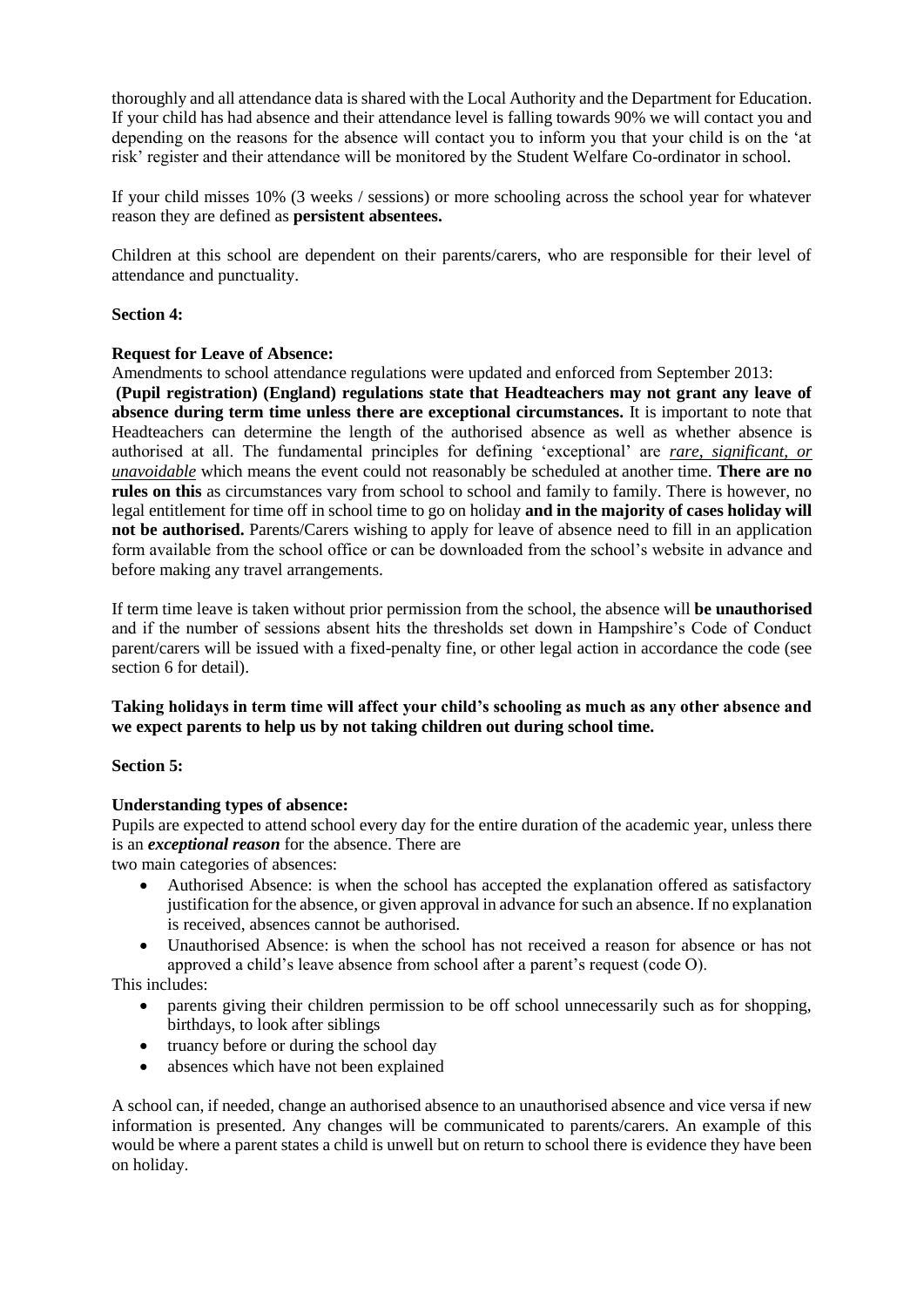#### **Section 6:**

#### **Penalty Notices for Non Attendance and other Legal Measures:**

In Education law, parents/carers are committing an offence if they fail to ensure the regular attendance of their child of compulsory school age at the school at which the child is registered, unless the absence has been authorised by the school.

#### **Legal Measures for tackling persistent absence or lateness**

Hampshire Schools and Hampshire County Council will use the full range of legal measures to secure good attendance. Legal measures will only be considered through a referral to Hampshire's Attendance Legal Panels where:

#### 1. **The child or family do not require the support from any agency to improve the attendance**

### 2. **The child has 10 or more sessions of unauthorised absence and parents are complicit in the child's absence.**

The following legal measures are for pupils of compulsory school age who are registered at a school**:**

- ∙ Parenting contracts set at Education Planning Meetings
- ∙ Parenting orders

For extended leaves of absence see guidance

- ∙ Penalty notices
- ∙ Education Supervision Orders
- ∙ Prosecution

#### **Legal Measures for absence taken when the headteacher has declined parent/carers request for leave of absence**

Where a pupil has unauthorised absence due to either:

1. non approval of a parent/carer's request for leave of absence or

2. a holiday that has been taken without permission and the unauthorised absence is for 10 or more sessions (5 days) in any 100 possible school sessions (50 days) then a penalty notice for non-attendance will be issued

Where a child has **unauthorised absence** the school must enforce Hampshire's Code of Conduct for issuing Penalty Notices or follow its guidance on other Legal Measures for Non-Attendance. The Code of Conduct is a statutory document that ensures that powers for legal sanctions are applied consistently and fairly across all schools and their families within the authority. A copy is available from http://www3.hants.gov.uk/education/hias/learning-behaviour-attendance/attendance-guidanceforparents/possible-penalties.htm

The code of conduct states that:

Schools or Hampshire Local Authority will issue a Penalty Notice for any unauthorised absence where the pupil has been:

- ∙ absent for 10 or more half-day sessions (five school days) of unauthorised absence during any 100 possible school sessions – these do not need to be consecutive
- ∙ persistently late (coded *U*) for up to 10 sessions (five days) after the register has closed
- ∙ persistently late before the close of the register (coded *L*), but the school has met with parents and has clearly communicated that they will categorise as unauthorised any further lateness (code *U*), and where the threshold of 10 sessions (five days) has been met
- ∙ absent for any public examinations of which dates are published in advance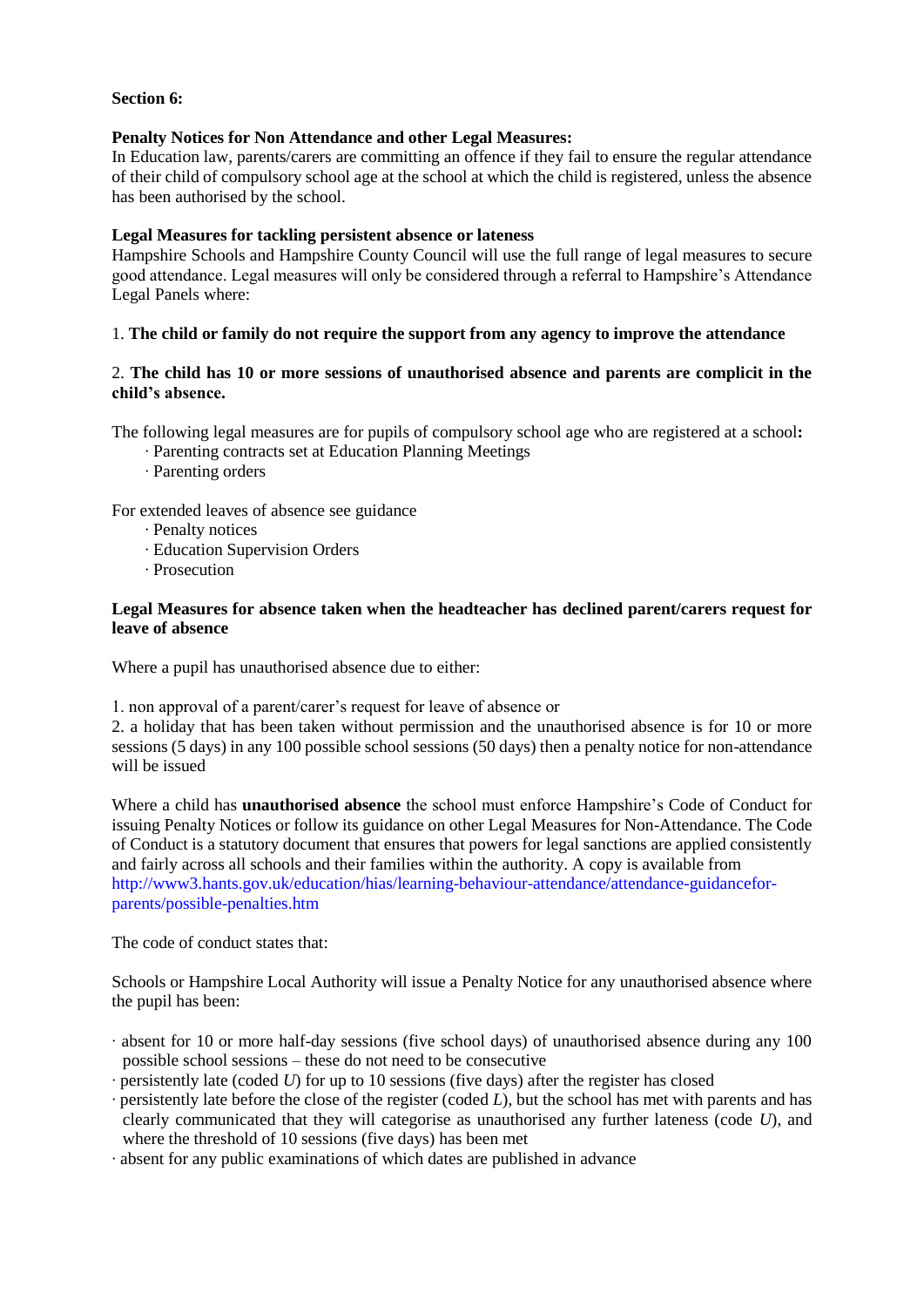∙ absent for any formal school assessments, tests or examinations where the dates have been published in advance unless the issuing of a Penalty Notice would with other intervention strategies in place or other sanctions already being processed.

**If a child's unauthorised absence meets any of the above criteria and the family or child do not require any agency support to improve the attendance then a single Penalty Notice is issued for either:**

#### **1. 10 sessions of unauthorised absence or lateness in any 10 week school period 2. 1 or more sessions of unauthorised absence during a public exam, formal school assessment of testing where dates are published in advance.**

Parents and Carers will be warned of the likelihood of a penalty notice being issued for unauthorised absence either via a letter, through the leave of absence request form, or through the schools attendance policy and website. The penalty notice is a fine that is issued to each parent/carer who condoned (or was responsible for the child) during the period of unauthorised absence for which the fine has been issued.

For each case of unauthorised absence the school or Hampshire County Council will decide whether a Penalty Notice is issued **to one or more parent/carers** for each child. **N.B** This could mean four penalty notices for a family with two siblings both with unauthorised absence for holiday i.e. one PN for each child to each parent.

Each penalty notice carries a fine of £60 if paid within 21 days of the penalty notice being posted. If the fine is not paid within 21 days the Penalty is automatically increased to £120 if paid within 28 days. If the fine remains unpaid the Hampshire County Council will consider prosecution for the nonattendance. Payment methods are detailed on the Penalty Notices themselves. Penalties are to be paid to Hampshire County Council and revenue resulting from payment of Penalties is used by the County Council to help cover the costs of issuing Penalty Notices and/or the cost of prosecuting recipients who do not pay.

For further information parents/carers can request a leaflet from their school and should visit Hampshire County Councils website at:

http://www3.hants.gov.uk/education/hias/learning-behaviour-attendance/attendance-guidanceforparents/possible-penalties.htm

# **Section 7:**

#### **7.1 Leavers**

If your child is leaving our school, other than when transferring to the next school, parents are asked to:

**1.** Give the Student Welfare Co-ordinator comprehensive information about their plans including any date of a move and your new address and telephone numbers, your child's new school and the start date when known. This should be submitted to our school in writing

**2.** If pupils leave and we do not have the above information, then your child is considered to be a 'Child Missing in Education'. This requires schools and Local Authorities to then carry out investigations to try and locate your child, which includes liaising with Children's Services, the Police and other agencies. By giving us the above information, these investigations can be avoided.

#### **7.2 Absence through child participation in Public Performances, including theatre, film or TV work & Modelling**.

Parents of a child performer can seek leave of absence from school for their child to take part in a performance. They must contact the Headteacher to discuss the nature and frequency of the work, whether the child has a valid performance licence and whether education will be provided by the employer during any future leave of absence. Any absence recorded as part of a child's participation in a public performance is recorded as C an authorised absence.